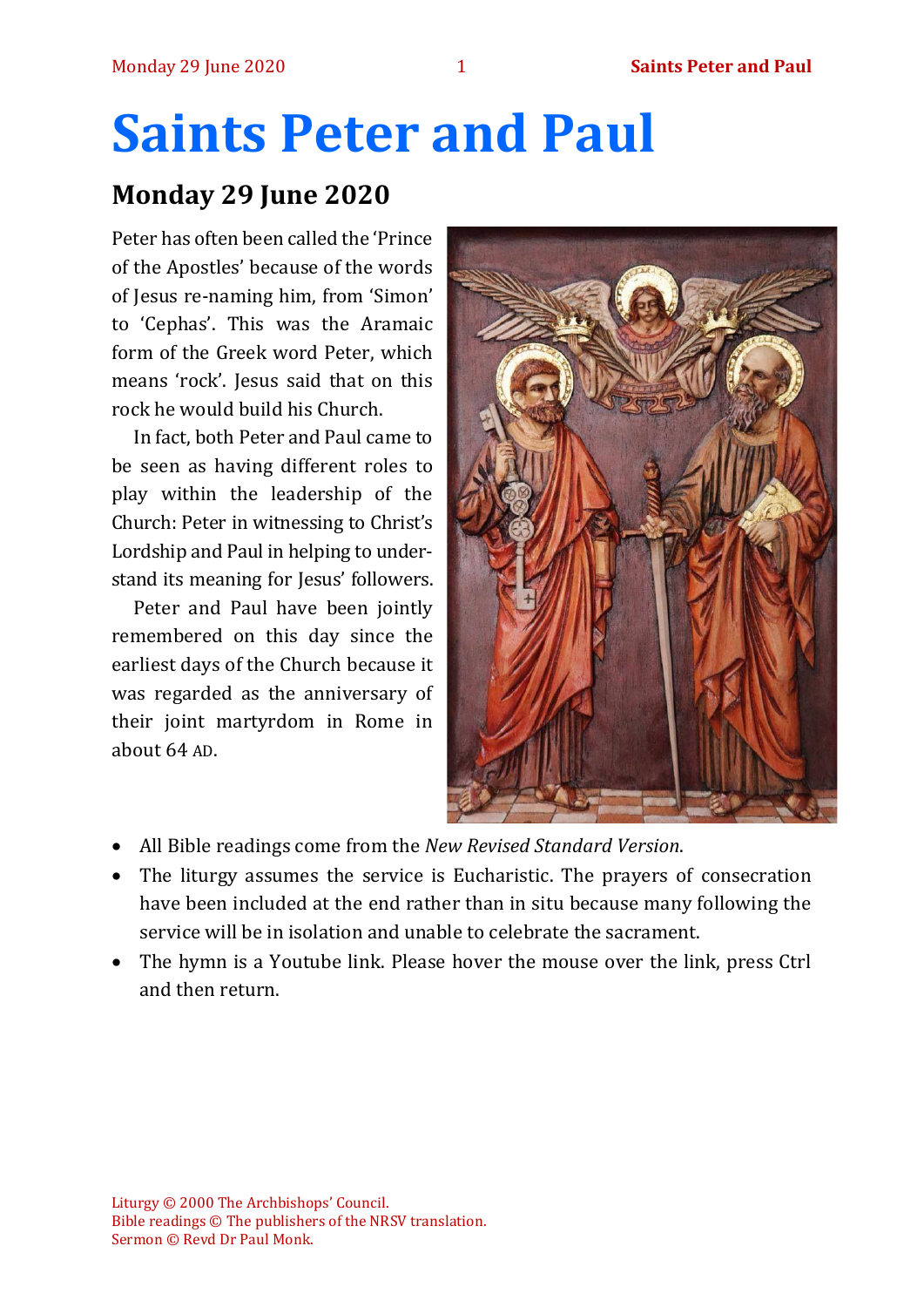HYMN **[Our Father in Heaven](https://www.youtube.com/watch?v=3IGN6Fq_mlU)** (please click on this link to hear the hymn)

# **The welcome**

In the name of the Father, and of the Son, and of the Holy Spirit

All **Amen.**

The Lord be with you

All **And also with you.**

# **The Preparation**

All **Almighty God, to whom all hearts are open, all desires known, and from whom no secrets are hidden: cleanse the thoughts of our hearts by the inspiration of your Holy Spirit, that we may perfectly love you, and worthily magnify your holy name; through Christ our Lord. Amen.**

Our Lord Jesus Christ said:

The first commandment is this: 'Hear, O Israel, the Lord our God is the only Lord. You shall love the Lord your God with all your heart, with all your soul, with all your mind, and with all your strength.'

And the second is this: 'Love your neighbour as yourself.'

There is no other commandment greater than these.

On these two commandments hang all the law and the prophets.

#### All **Amen. Lord, have mercy.**

Christ calls us to share the heavenly banquet of his love with all the saints in earth and heaven. Therefore, knowing our unworthiness and sin, let us confess our sins in penitence and faith, firmly resolved to keep God's commandments and to live in love and peace with all.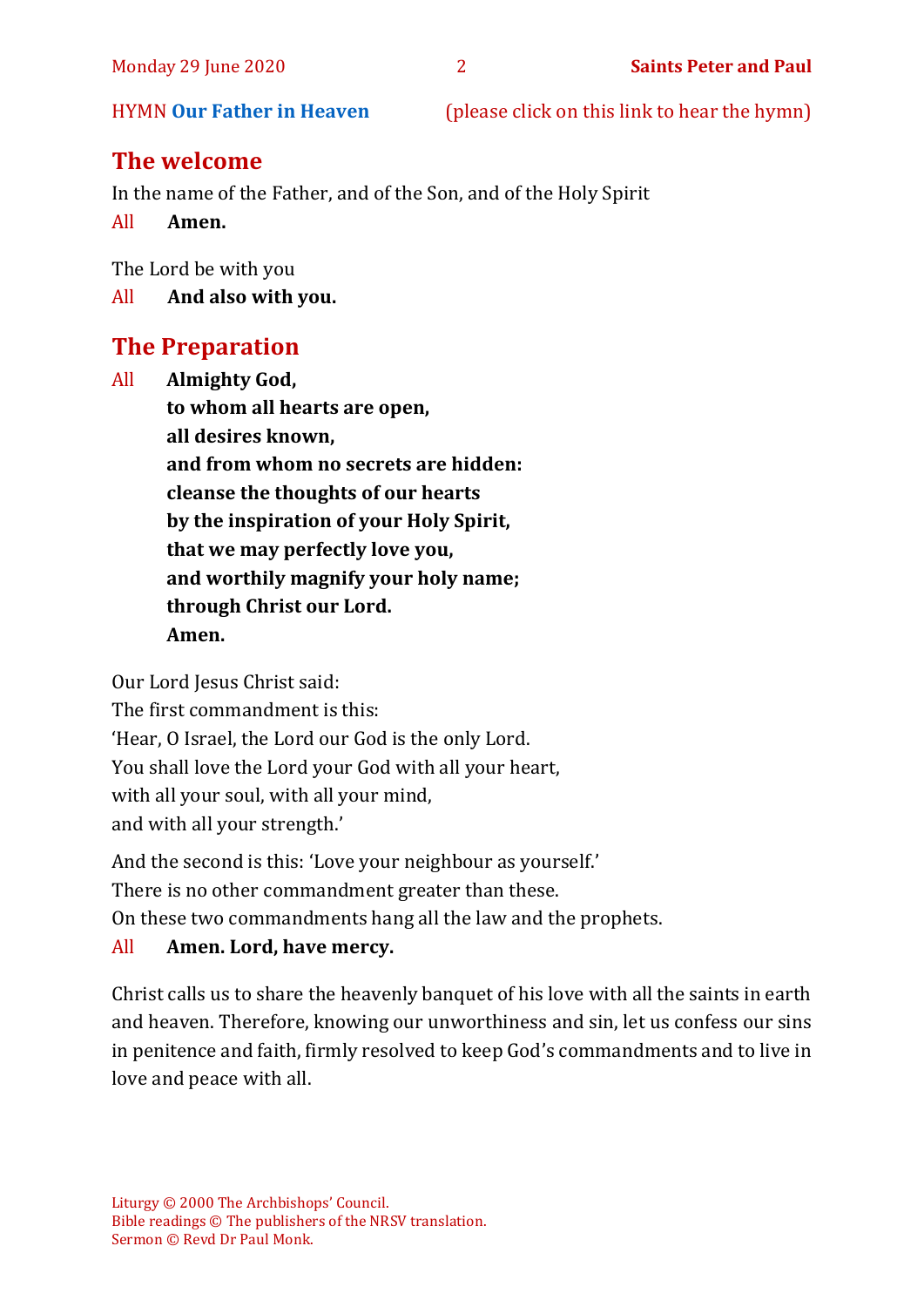All **Almighty God, our heavenly Father, we have sinned against you and against our neighbour in thought and word and deed, through negligence, through weakness, through our own deliberate fault. We are truly sorry and repent of all our sins. For the sake of your Son Jesus Christ, who died for us, forgive us all that is past and grant that we may serve you in newness of life to the glory of your name. Amen.**

Almighty God, who forgives all who truly repent, have mercy upon you, pardon and deliver you from all your sins, confirm and strengthen you in all goodness, and keep you in life eternal; through Jesus Christ our Lord. All **Amen.**

# **The Gloria**

This version of the Gloria is sung to the tune of 'Cwm Rhondda'. Click **[here](https://www.youtube.com/watch?v=BtGhnEwY74E)** for the tune.

All **Glory be to God in Heaven, Songs of joy and peace we bring, Thankful hearts and voices raising, To creation's Lord we sing. Lord we thank you, Lord we praise you, Glory be to God our King: Glory be to God our King.**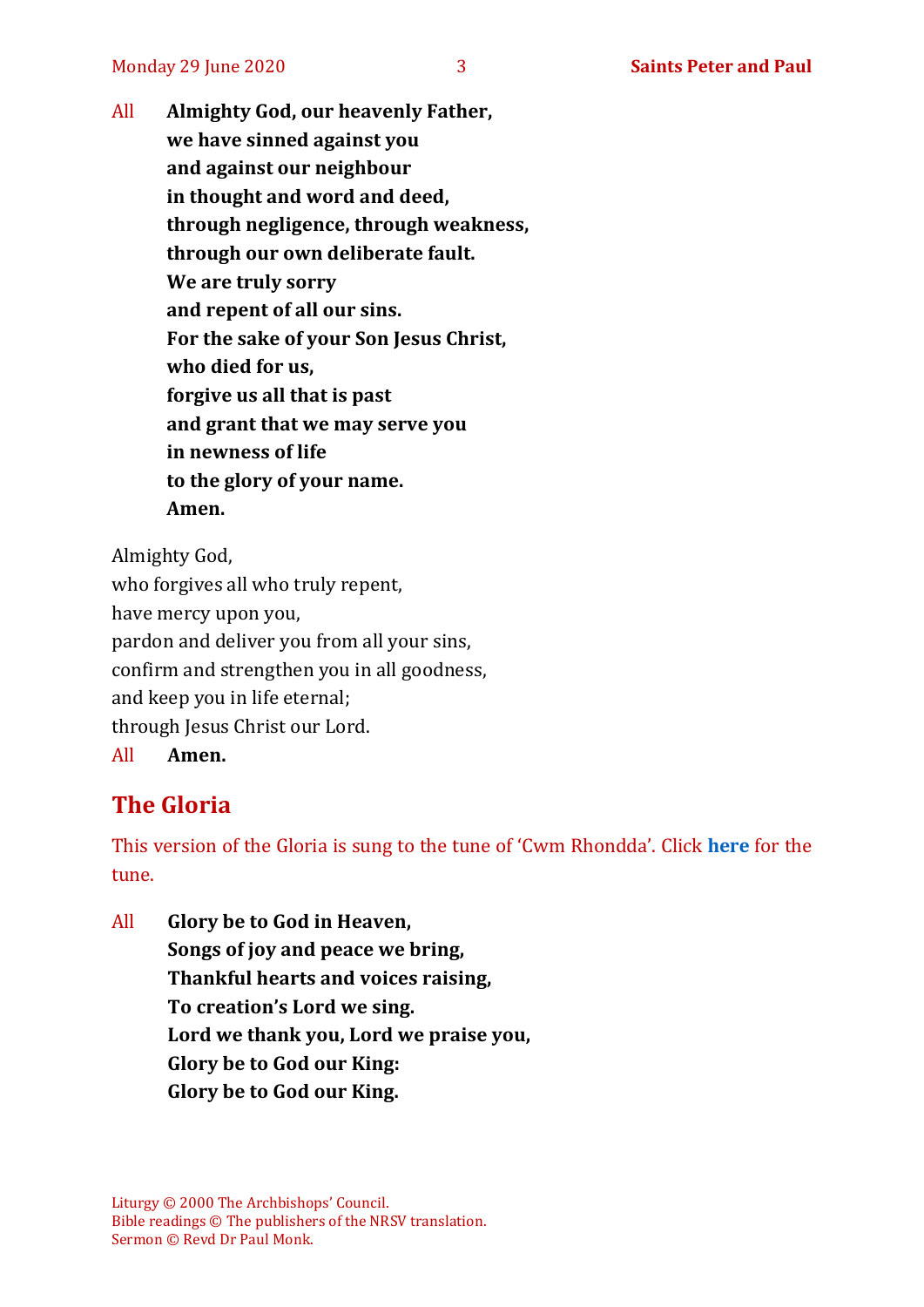**Lamb of God, who on our shoulders, Bore the load of this world's sin; Only Son of God the Father, You have brought us peace within. Lord, have mercy, Christ have mercy, Now your glorious reign begin: Now your glorious reign begin.**

**You O Son of God are Holy, You we praise with one accord. None in heav'n or earth is like you, Only you are Christ the Lord. With the Father and the Spirit, Ever worshipped and adored: Ever worshipped and adored.**

# **The Collect for Saints Peter and Paul**

Almighty God, whose blessèd apostles Peter and Paul glorified you in their death as in their life: grant that your Church, inspired by their teaching and example, and made one by your Spirit, may ever stand firm upon the one foundation, Jesus Christ your Son our Lord, who is alive and reigns with you, in the unity of the Holy Spirit, one God, now and for ever.

All **Amen.**

# **First reading**

A reading from the prophecy of Ezekiel.

The hand of the Lord was upon me there; and he said to me, Rise up, go out into the valley, and there I will speak with you. So I rose up and went out into the valley; and the glory of the Lord stood there, like the glory that I had seen by the river Chebar; and I fell on my face. The spirit entered into me, and set me on my feet; and he spoke with me and said to me: Go, shut yourself inside your house. As for you, mortal, cords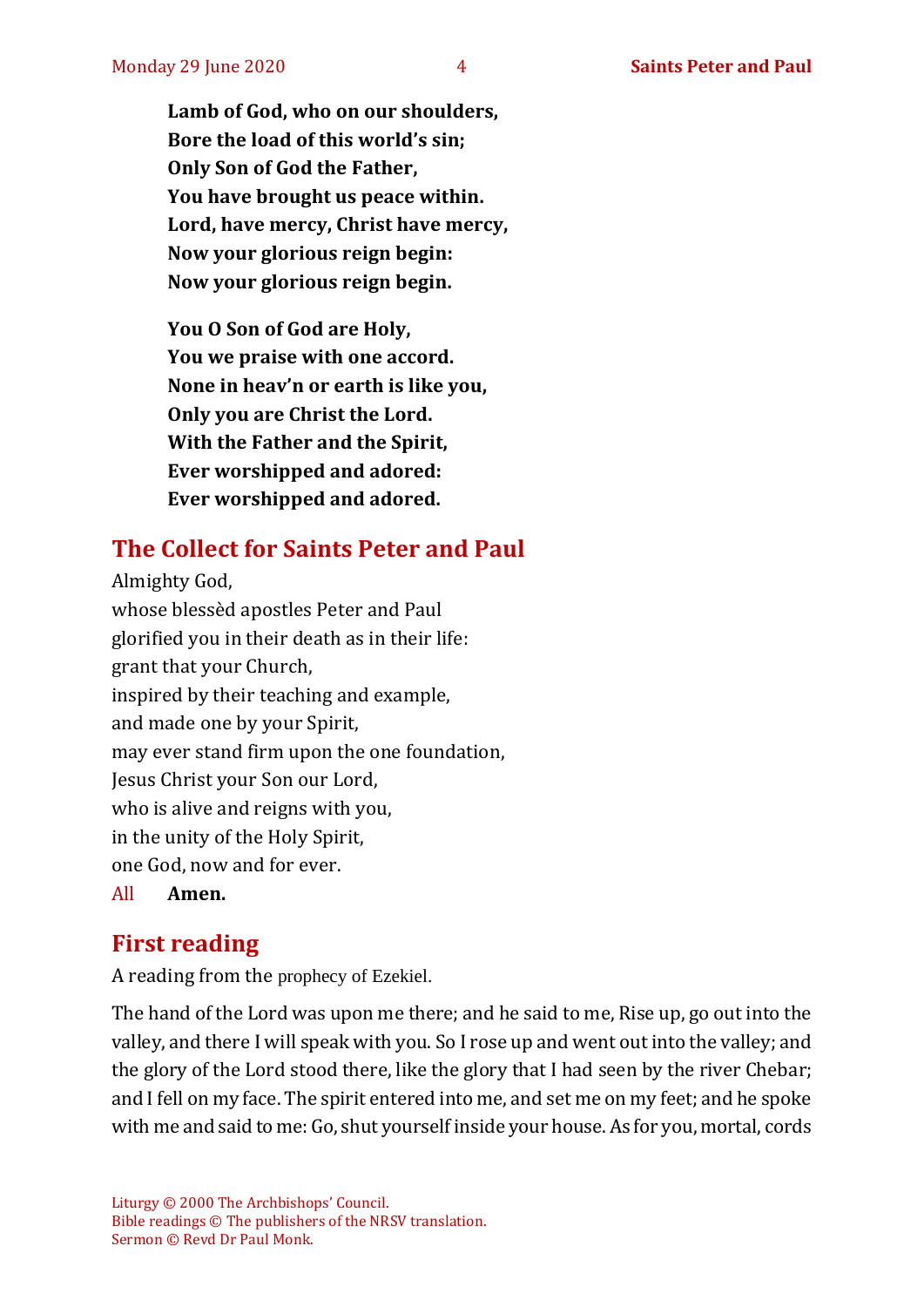shall be placed on you, and you shall be bound with them, so that you cannot go out among the people; and I will make your tongue cling to the roof of your mouth, so that you shall be speechless and unable to reprove them; for they are a rebellious house. But when I speak with you, I will open your mouth, and you shall say to them, 'Thus says the Lord God'; let those who will hear, hear; and let those who refuse to hear, refuse; for they are a rebellious house. *Ezekiel 3:22–27*

This is the Word of the Lord

All **Thanks be to God.**

#### **Second reading**

A reading from the Acts of the Apostles

About that time King Herod laid violent hands upon some who belonged to the church. He had James, the brother of John, killed with the sword. After he saw that it pleased the Jews, he proceeded to arrest Peter also (this was during the festival of Unleavened Bread). When he had seized him, he put him in prison and handed him over to four squads of soldiers to guard him, intending to bring him out to the people after the Passover. While Peter was kept in prison, the church prayed fervently to God for him.

The very night before Herod was going to bring him out, Peter, bound with two chains, was sleeping between two soldiers, while guards in front of the door were keeping watch over the prison. Suddenly an angel of the Lord appeared and a light shone in the cell. He tapped Peter on the side and woke him, saying, 'Get up quickly,' and the chains fell off his wrists. The angel said to him, 'Fasten your belt and put on your sandals.' He did so. Then he said to him, 'Wrap your cloak around you and follow me.' Peter went out and followed him; he did not realise that what was happening with the angel's help was real; he thought he was seeing a vision. After they had passed the first and the second guard, they came before the iron gate leading into the city. It opened for them of its own accord, and they went outside and walked along a lane, when suddenly the angel left him. *Acts 12:1–11*

This is the Word of the Lord

All **Thanks be to God.**

# **Gospel reading**

Hear the Gospel of our Lord Jesus Christ according to Matthew

All **Glory to you O Lord.**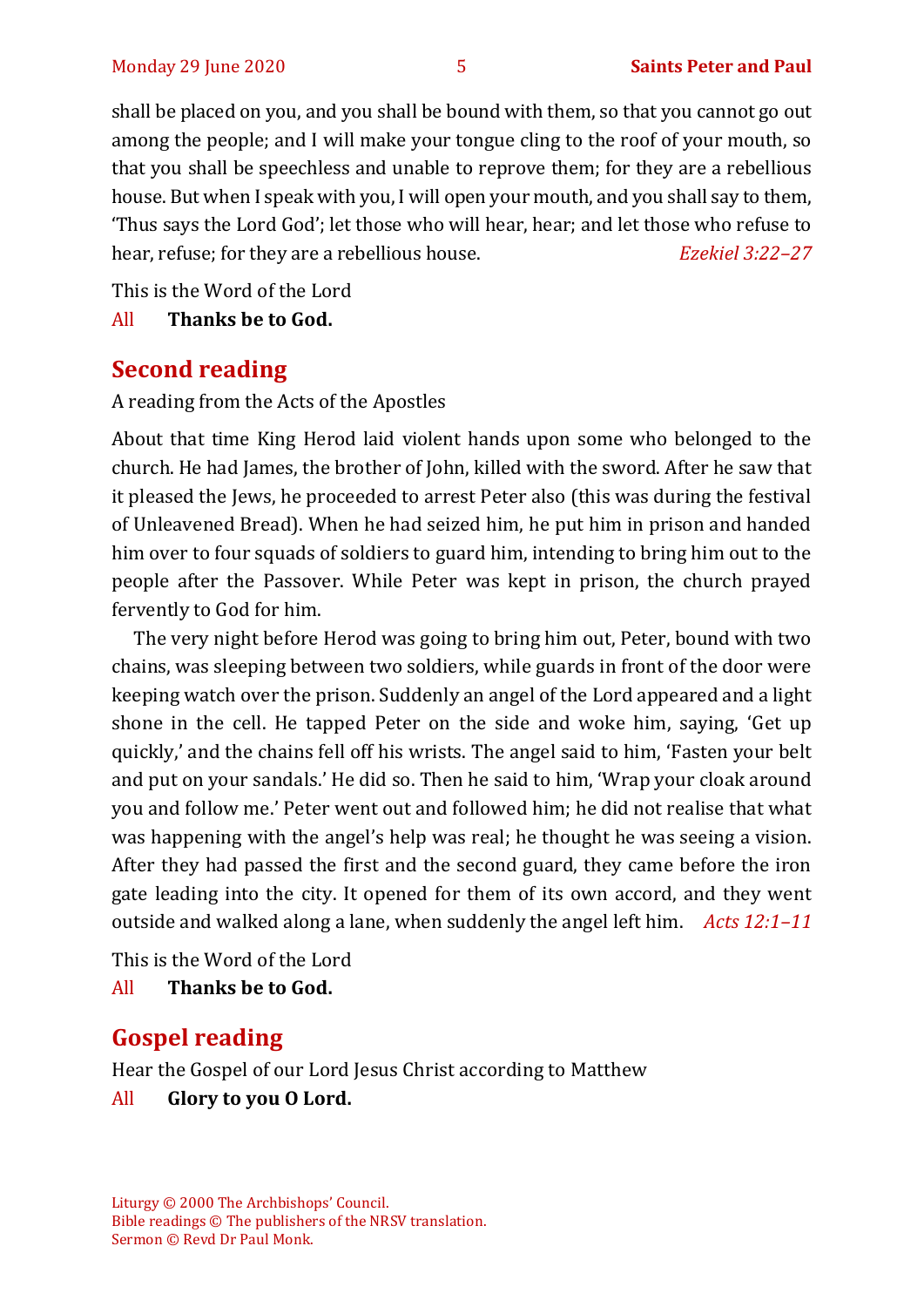When Jesus came into the district of Caesarea Philippi, he asked his disciples, 'Who do people say that the Son of Man is?' And they said, 'Some say John the Baptist, but others Elijah, and still others Jeremiah or one of the prophets.' He said to them, 'But who do you say that I am?' Simon Peter answered, 'You are the Messiah, the Son of the living God.' And Jesus answered him, 'Blessèd are you, Simon son of Jonah! For flesh and blood has not revealed this to you, but my Father in heaven. And I tell you, you are Peter, and on this rock I will build my church, and the gates of Hades will not prevail against it.

'I will give you the keys of the kingdom of heaven, and whatever you bind on earth will be bound in heaven, and whatever you loose on earth will be loosed in heaven.' *Matthew 16:13–19*

This is the Gospel of the Lord

#### All **Praise to you O Christ.**

#### **Sermon**

Let's start with a true story. Sir John Betjeman was a much-loved poet. He had a great gift for writing verse but a terrible memory. One day, in the late 1940s, he was in *Selfridges* in London and saw a lady he recognised. He knew that he recognised her but simply could not remember who she was—her name, her role or job—in fact, anything. He approached her and struck up a conversation, all the while trying to hide the fact he couldn't remember who she was and probably hoping he would eventually remember. Finally he asked her, 'And your husband? What is he doing now?' to which the lady replied, 'My husband? Ah! He is still king!'

This story is a perfect metaphor for the Church. All too often, we recognise bits and remember that we once knew what they were but forget what it's *really* about.

Let's ask Jesus what his Church should be like. Straightaway we notice something rather odd: when we read the Gospels, Jesus mentions the Kingdom 198 times. His whole mission was to bring the Kingdom. He taught us to pray, 'Your Kingdom come on earth, as it is in Heaven.' That phrase defines Christianity.

But Jesus did *not* talk about the Church. Taken together, Jesus uses the word 'Church' only once in the entire four Gospels. We read that instance a moment ago, in Matthew 16. 'You are Peter, the rock, and on you I will build my Church, and the gates of hell will not prevail against it.' So who should we be?

Firstly, he is not founding a denomination or group because without a doubt he believed the world would end shortly after his death. It also means that he was not setting up St Peter as any kind of Church leader.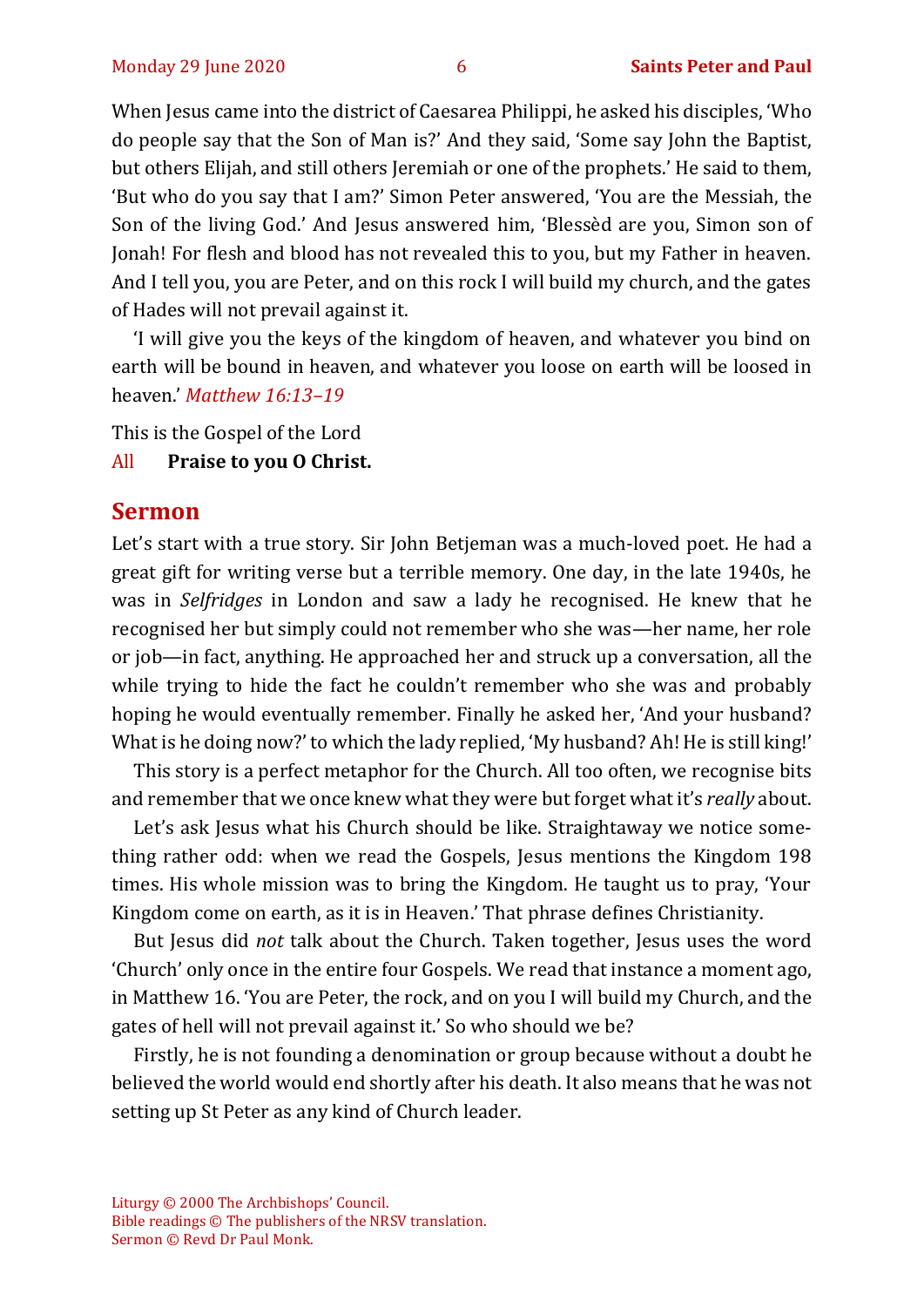It makes sense to look at what Jesus says about the Church he came to build Then, hopefully, we'll adapt our lives until they pleases him.

**Firstly** we notice something rather odd. When we look at the word that Jesus used, and we translate as 'Church', he chose a word that does not mean building nor even a congregation. The word is *ecclesia* ('Ekk-lay-see-ah') from which we get English words like 'ecclesiastical'. The ecclesia was a military group who were 'called out', most commonly soldiers who are armed, triggered, and waiting to be called out of the comfort into action. The context implies the true Church is likewise a group of people called out from some kind of comfort zone.

In our Gospel story, Jesus himself is out of his own comfort zone: for example, the name of the place is Greek, therefore gentile and prohibited. He's just come away from God's presence (the story follows straight after the Transfiguration). Jesus asks the people of all true Churches to leave their comfort zones. A true Church cannot be a Church resting in a safe place.

**Secondly,** all too often, we fail to notice the end of the verse from Matthew's Gospel because its implications are too mind blowing. The true Church calls people out of their comfort zones *with the express intention of fighting evil*. We'll become the sort of group against which even the gates of hell cannot prevail. One definition of 'hell' is 'being without God' so the task of the Church is to bring the Kingdom into places where God is yet Lord. That's why the true Church always fights against hunger, poverty, injustice, the arms trade, and why the true Church is active in promoting peace. The true church will oppose evil and, being the *true* Church, the evil cannot stand against it because God is with it.

I suggest a **third** aspect to being the true Church. God calls all of us out of our comfort zones. He's therefore calling us to move into new spiritualities, better ways of being a Christian. We are called to grow. This growth usually involves internal changes so profound that the old us will die and a new self takes its place.

Jesus did not come to build a Church but to build the Kingdom. The true Church is therefore never an end in itself but always a means to that end. Jesus therefore says to those wanting to be a part of that true Church, 'You are my people and on you I will build my Church. And the gates of hell will not prevail against it.' Are we?

#### **Prayers of intercession**

Brothers and sisters, as we thank God for Saint Peter and Saint Paul, let us pray that they may continue to inspire the Church in its mission and care, as we pray for the needs of the world.

We pray for all who lead the Church: that it may be built on those who are guided by the Holy Spirit. We pray that love will overcome the divisions in our Churches.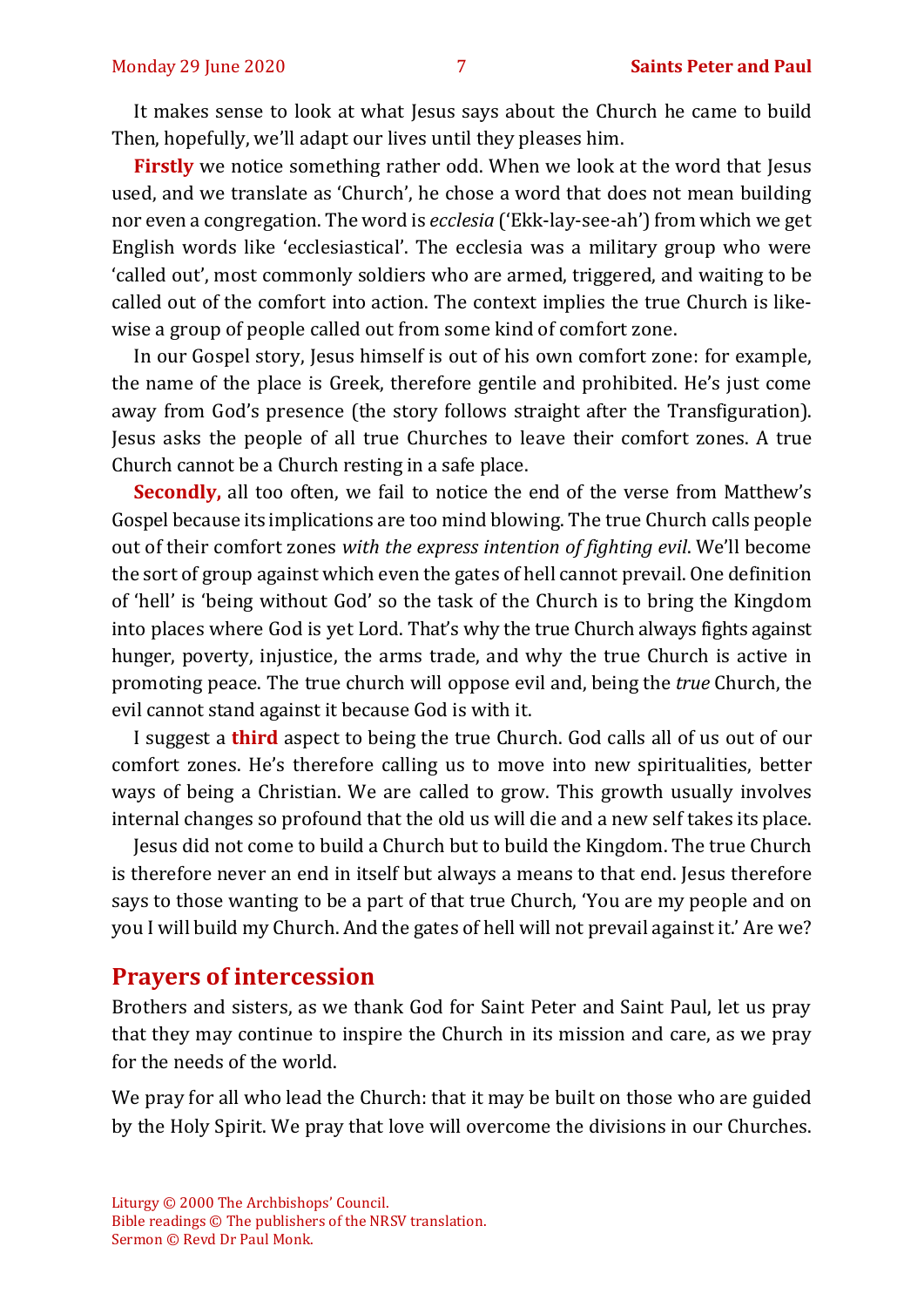Lord, hear us.

#### All **Lord, graciously hear us.**

For the nations and peoples of the world: that, as Peter and Paul overcame their differences, all peoples may put aside disagreements for the good of all mankind. Lord, hear us.

#### All **Lord, graciously hear us.**

For the sick and those who care for them: may they meet their sufferings with courage and with hope.

Lord, hear us.

#### All **Lord, graciously hear us.**

For those departed this life, may they come to share in the glory of heaven with Saints Peter and Paul.

Lord, hear us.

#### All **Lord, graciously hear us.**

Merciful Father,

All **accept these prayers for the sake of your Son, our Saviour Jesus Christ. Amen.**

#### **The peace**

May the God of peace sanctify you: may he so strengthen your hearts in holiness that you may be blameless before him at the coming of our Lord Jesus with his saints.

The peace of the Lord be always with you:

#### All **And also with you.**

The liturgy of the Communion Service appears below

# The Dismissal

May Christ who makes saints of sinners,

who has transformed those we remember today,

raise and strengthen you that you may transform the world;

and the blessing of God the Almighty:

Father, Son, and Holy Spirit, be with you now and remain with you always.

#### All **Amen**

Go in peace to love and serve the Lord.

#### All **In the name of Christ. Amen.**

Liturgy © 2000 The Archbishops' Council. Bible readings © The publishers of the NRSV translation. Sermon © Revd Dr Paul Monk.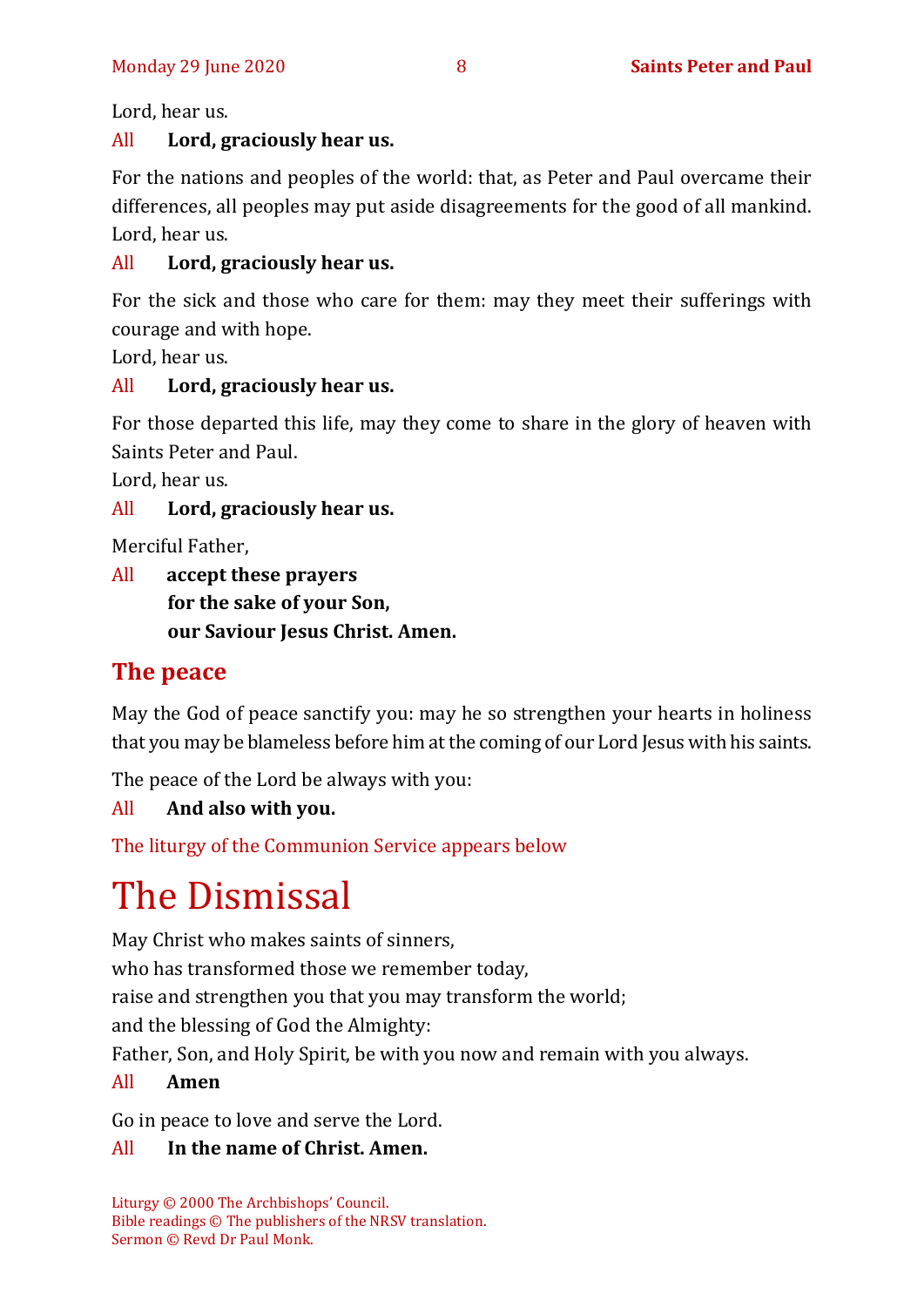# The Liturgy of the Sacrament

### Eucharistic Prayer (prayer E)

The Lord be with you

#### All **and also with you.**

Lift up your hearts.

#### All **We lift them to the Lord.**

Let us give thanks to the Lord our God.

#### All **It is right to give thanks and praise.**

It is indeed right, our duty and our joy that we should always sing of your glory, holy Father, almighty and eternal God, through Jesus Christ your Son our Lord. For you are the hope of the nations, the builder of the city that is to come. Your love made visible in Jesus Christ brings home the lost, restores the sinner and gives dignity to the despised. In his face your light shines out, flooding lives with goodness and truth, gathering into one in your kingdom a divided and broken humanity. Therefore with all who can give voice in your creation we glorify your name, for ever praising you and saying,

All **Holy, holy, holy Lord, God of power and might, heaven and earth are full of your glory. Hosanna in the highest. Blessed is he who comes in the name of the Lord. Hosanna in the highest.**

We praise and bless you, loving Father, through Jesus Christ, our Lord; and as we obey his command,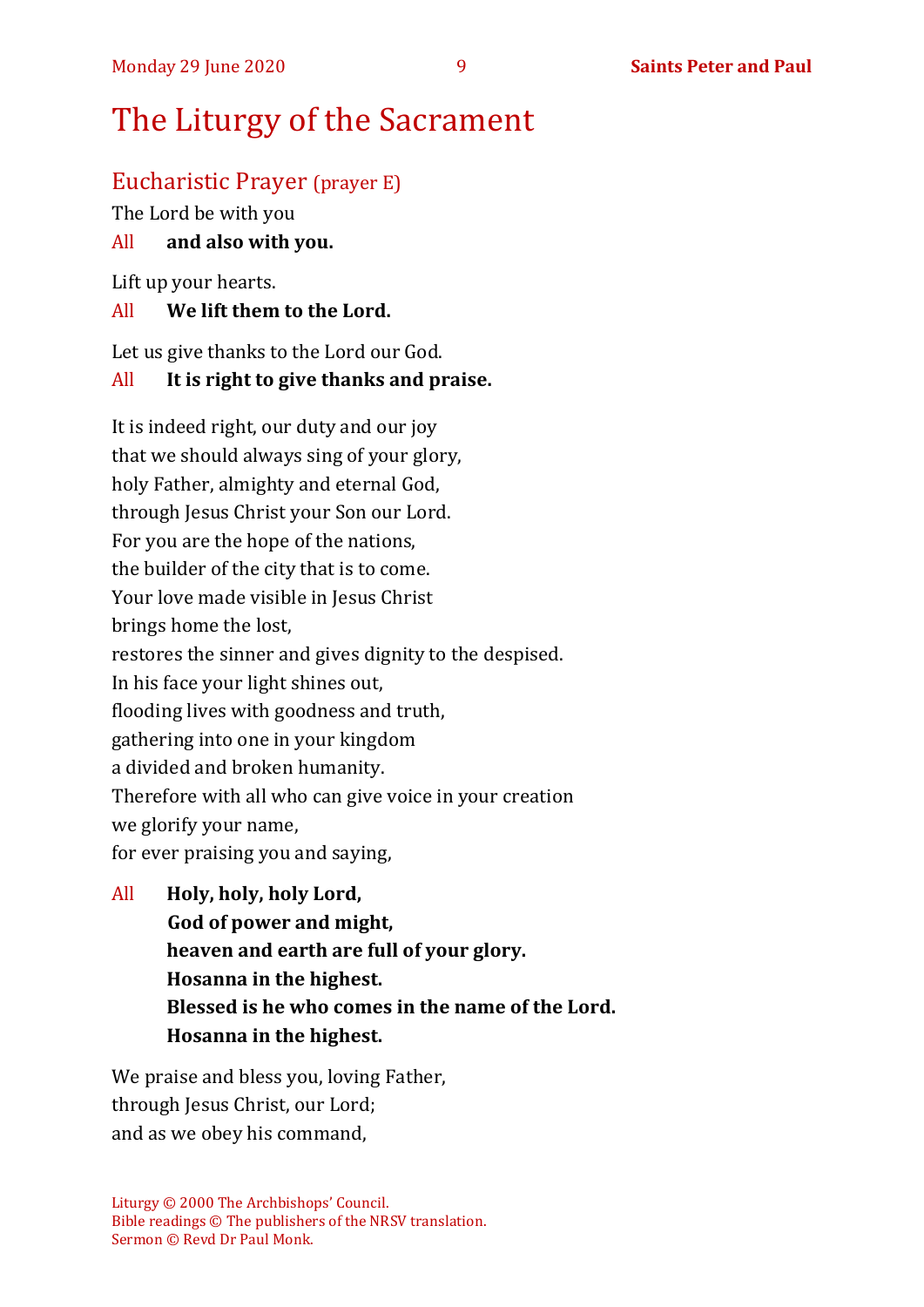send your Holy Spirit, that broken bread and wine outpoured may be for us the body and blood of your dear Son.

On the night before he died he had supper with his friends and, taking bread, he praised you. He broke the bread, gave it to them and said: Take, eat; this is my body which is given for you; do this in remembrance of me.

When supper was ended he took the cup of wine. Again he praised you, gave it to them and said: Drink this, all of you; this is my blood of the new covenant, which is shed for you and for many for the forgiveness of sins. Do this, as often as you drink it, in remembrance of me.

So, Father, we remember all that Jesus did, in him we plead with confidence his sacrifice made once for all upon the cross.

Bringing before you the bread of life and cup of salvation, we proclaim his death and resurrection until he comes in glory.

Great is the mystery of faith:

All **Christ has died. Christ is risen. Christ will come again.**

Lord of all life,

help us to work together for that day

when your kingdom comes

and justice and mercy will be seen in all the earth.

Look with favour on your people, gather us in your loving arms and bring us with St Peter, St Paul and all the saints to feast at your table in heaven.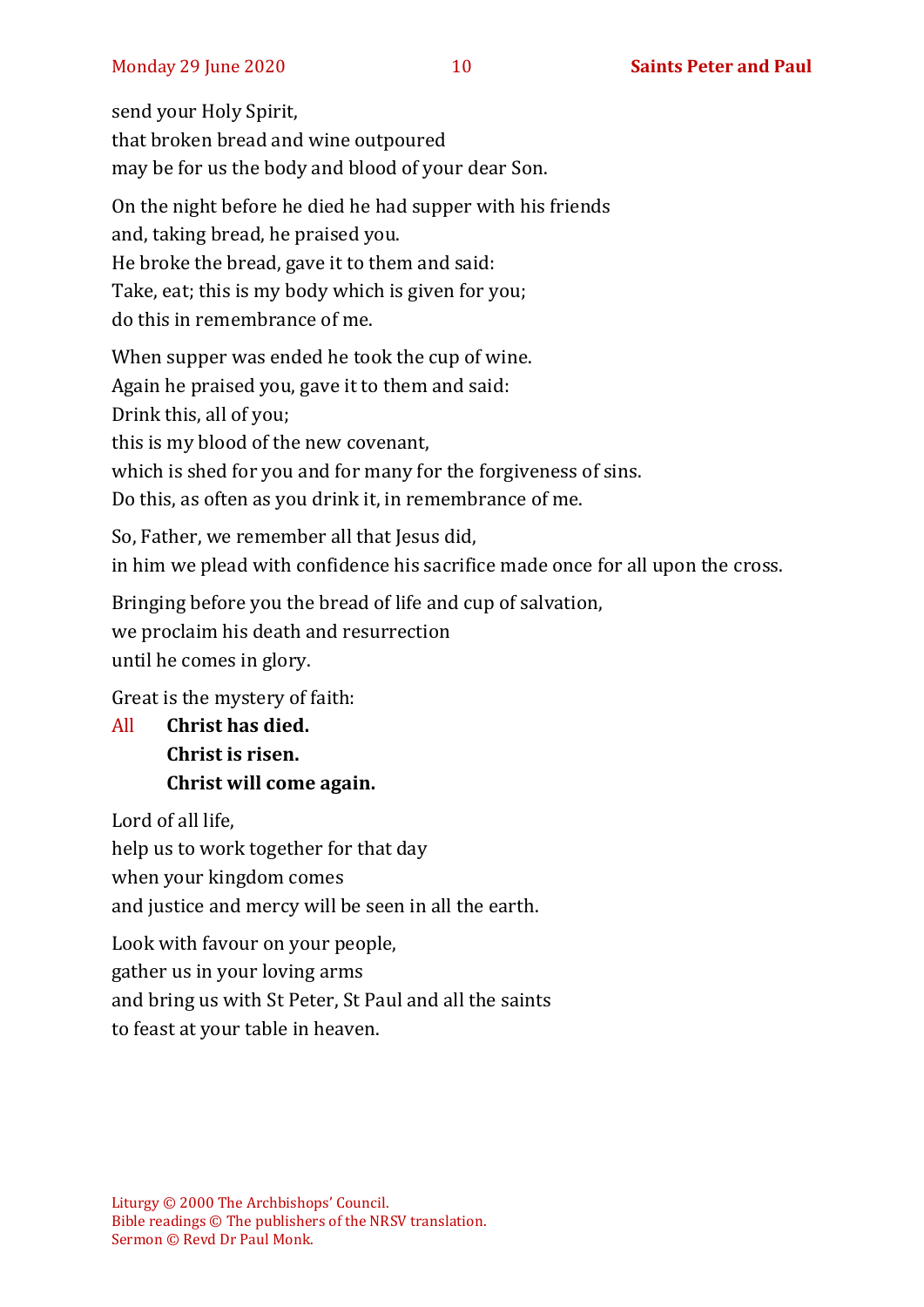Through Christ, and with Christ, and in Christ, in the unity of the Holy Spirit, all honour and glory are yours, O loving Father, for ever and ever.

All **Amen.**

# The Lord's Prayer

As our Saviour taught us, so we pray

All **Our Father in heaven, hallowed be your name, your kingdom come, your will be done, on earth as in heaven. Give us today our daily bread. Forgive us our sins as we forgive those who sin against us. Lead us not into temptation but deliver us from evil. For the kingdom, the power, and the glory are yours now and for ever. Amen.**

# Breaking of the Bread

We break this bread to share in the body of Christ.

All **Though we are many, we are one body, because we all share in one bread.**

All **Lamb of God,**

**you take away the sin of the world,**

**have mercy on us.**

**Lamb of God,** 

**you take away the sin of the world, have mercy on us.**

**Lamb of God, you take away the sin of the world, grant us peace.**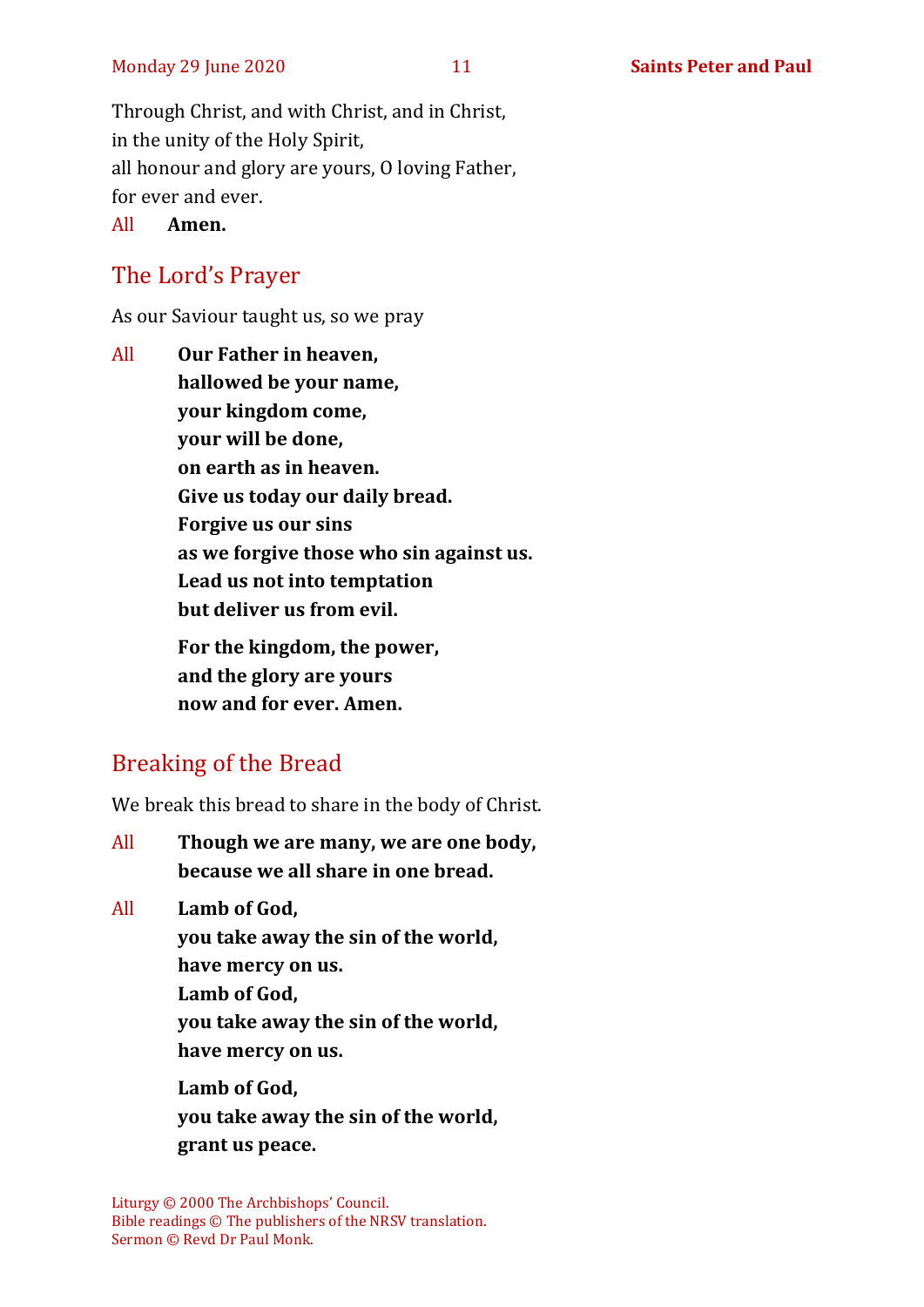Draw near with faith. Receive the body of our Lord Jesus Christ which he gave for you, and his blood which he shed for you. Eat and drink in remembrance that he died for you, and feed on him in your hearts by faith with thanksgiving.

All **We do not presume to come to this your table, merciful Lord, trusting in our own righteousness, but in your manifold and great mercies. We are not worthy so much as to gather up the crumbs under your table. But you are the same Lord whose nature is always to have mercy. Grant us therefore, gracious Lord, so to eat the flesh of your dear Son Jesus Christ and to drink his blood, that our sinful bodies may be made clean by his body and our souls washed through his most precious blood, and that we may evermore dwell in him, and he in us. Amen.**

Communion is distributed.

# Prayer after Communion

Almighty God, who on the day of Pentecost sent your Holy Spirit to the apostles with the wind from heaven and in tongues of flame, filling them with joy and boldness to preach the gospel: by the power of the same Spirit strengthen us to witness to your truth and to draw everyone to the fire of your love; through Jesus Christ our Lord.

#### All **Amen**